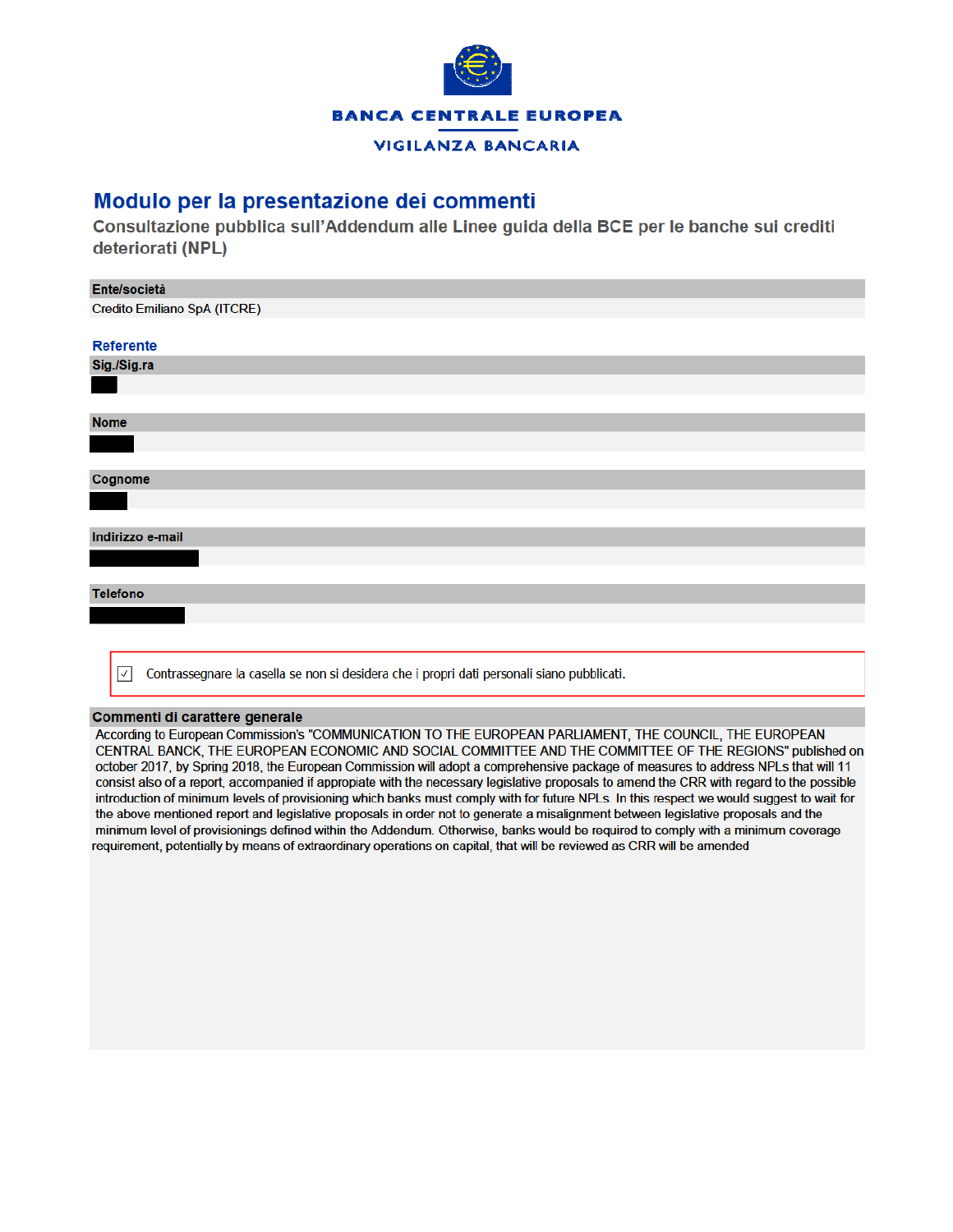## **Modulo per la presentazione dei commenti**

**Consultazione pubblica sull'Addendum alle Linee guida della BCE per le banche sui crediti deteriorati (NPL)**

- 
- Si prega di inserire tutte le osservazioni in questo elenco,<br>adottando i seguenti accorgimenti<br>- ogni commento deve avere per oggetto un solo tema<br>- ove opportuno indicare articolo/capitolo/paragrafo pertinente<br>- per ogni

| Termine   |                            | 8 dicembre 2017 |        |                            |                                                                                                                                                              |                                                                                                                                                                                                                                                                                                                                                                                                                                                                                                                                                                                                                                                                                                                                          |                                            |                |
|-----------|----------------------------|-----------------|--------|----------------------------|--------------------------------------------------------------------------------------------------------------------------------------------------------------|------------------------------------------------------------------------------------------------------------------------------------------------------------------------------------------------------------------------------------------------------------------------------------------------------------------------------------------------------------------------------------------------------------------------------------------------------------------------------------------------------------------------------------------------------------------------------------------------------------------------------------------------------------------------------------------------------------------------------------------|--------------------------------------------|----------------|
| <b>ID</b> | Capitolo                   | Paragrafo       | Pagina | <b>Tipo di</b><br>commento | Commento dettagliato                                                                                                                                         | Illustrare brevemente i motivi per i quali<br>il commento debba essere preso in<br>considerazione                                                                                                                                                                                                                                                                                                                                                                                                                                                                                                                                                                                                                                        | <b>Nome</b><br>dell'autore del<br>commento | Dati personali |
|           | 2 - General<br>Concept     |                 | 3      | Amendment                  | The application perimeter should not include banks with<br>an internal model approved on Credit Risk and with a<br>'defaulted assets" model in place         | The defaulted assets model has the same<br>aim of the Addendum (a minimum levels of<br>prudential provisions expected for NPLs)<br>while it has been already approved by<br>Competent Authorities as well as reviewed<br>under the TR M project. The defaulted<br>assets model includes only eligible<br>collateral, as required in paragraph 3.2, and<br>it should be considered as a sound<br>requirement being based on a statistical<br>approach and on the typologies of NPLs<br>managed by the bank. Consequently, it<br>should address the same issue highlited by<br>the SSM in the Addendum but according<br>with a more detailed and data-driven<br>approach.                                                                  |                                            | Don't publish  |
|           | $2^2$ - General<br>Concept |                 | 3      | Amendment                  | The application perimeter should include also "non<br>significant" banks                                                                                     | The aim of the Addendum is to set a<br>minimum level of prudential provisions<br>expected for NPLs and, according to that<br>purpose, it should apply to the whole<br>banking sector in order to preserve a "level<br>playing field". We do not see specific<br>reasons for a different approach, even<br>according to the principle of<br>"proportionality", as the proposed formula<br>could be implemented without specific<br>issues also by smaller banks. At least, the<br>Addendum should be addressed also to<br>NCA in order to deploy similar approaches<br>also on "non significant" banks.                                                                                                                                   |                                            | Don't publish  |
|           | $3^2$ - General<br>Concept | 3               | 5      | Clarification              | CET 1 deductions from own funds, in accordance with<br>Article 3 of the CRR, should be done net of any fiscal<br>effects                                     | As the proposed treatment of NPLs could<br>be not in line with the national accounting<br>rules (which do not allow to post a level of<br>coverage on new NPLs' inflows at a<br>differente level compared to current similar<br>NPLs), the bank would be forced to apply<br>Article 3 of the CRR. In order to grant for a<br>similar prudential effect, and not to<br>penalized banks just for their needs to<br>respect accounting rules, banks should be<br>required to post a deduction with the same<br>effect of covering the additional provisions<br>by means of accounting provisions. In that<br>respect, banks should be allow to adjust<br>such deductions in order to take into<br>account the "time to time" fiscal effect. |                                            | Don't publish  |
|           | 2 - General<br>Concept     |                 | 6      | Clarification              | Deviations should be allowed also in case of shortfall<br>based on an approved internal model on Credit Risk and<br>with a "defaulted assets" model in place | The defaulted assets model has the same<br>aim of the Addendum (a minimum levels of<br>prudential provisions expected for NPLs)<br>while it has been already approved by<br>Competent Authorities as well as reviewed<br>under the TR M project. The defaulted<br>assets model includes only eligible<br>collateral, as required in paragraph 3.2, and<br>it should be considered as a sound<br>requirement being based on a statistical<br>approach and on the typologies of NPLs<br>managed by the bank. Consequently, it<br>should address the same issue highlited by<br>the SSM in the Addendum but according<br>with a more detailed and data-driven<br>approach.                                                                  |                                            | Don't publish  |